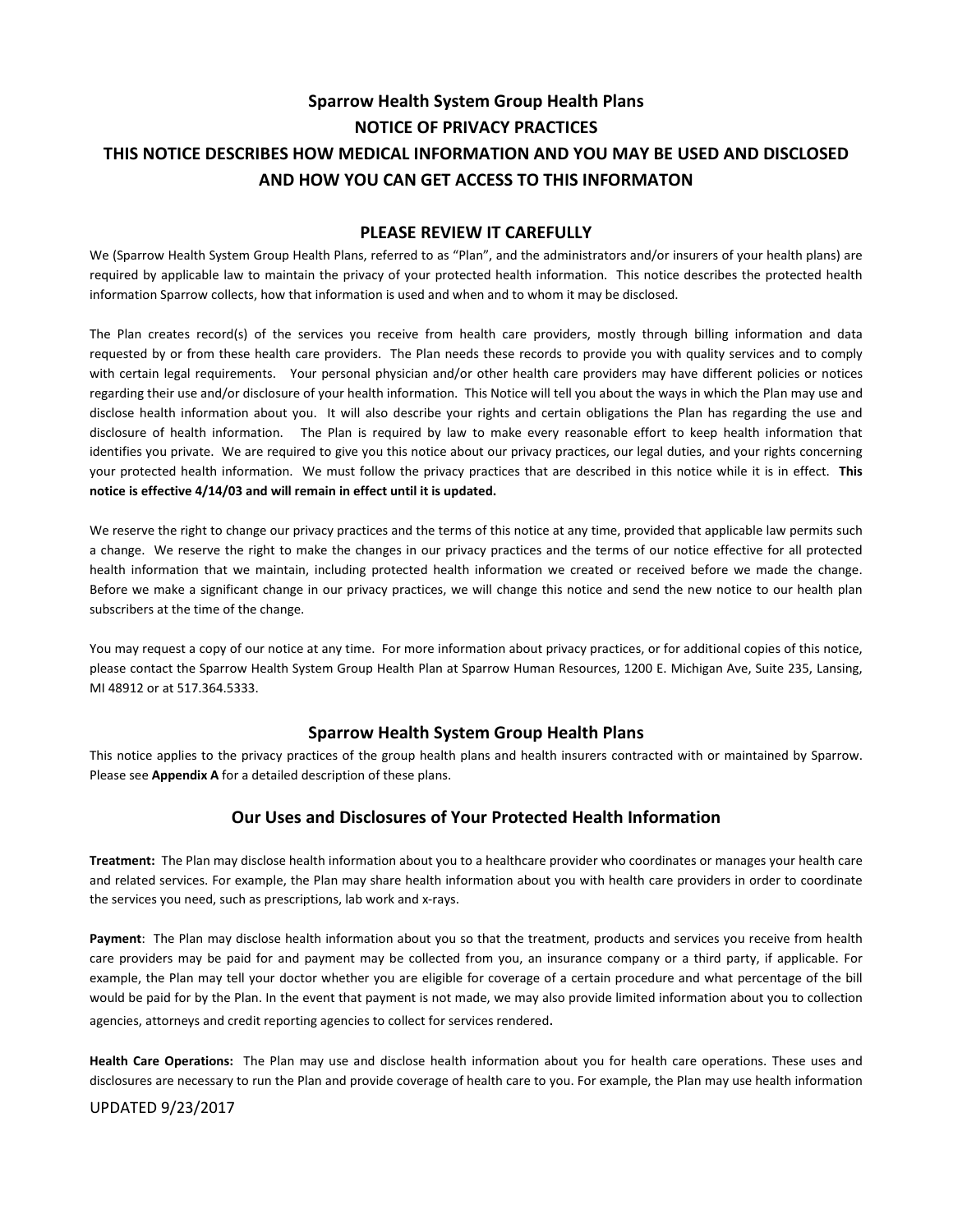to review your treatment and services and to evaluate the performance of health providers caring for you. The Plan may also combine health information about Plan participants to decide what additional services the Plan should cover.

We may also contact you or have the administrator of your health benefit plan contact you with information about alternative treatments or other health –related benefits and services that may be of interest to you.

**You and Your Authorization:** We must disclose your protected health information to you, as described below in the Individual Rights section of this notice. You may give us written authorization to use your protected health information or to disclose it to anyone for any purpose. If you give us authorization, you may revoke it in writing at any time. Your revocation will not affect any use or disclosures permitted by your authorization while in affect. Without your written authorization, we may not use or disclose your protected health information for any reason except those described in this notice.

**Your Family and Friends:** The Plan may release health information about you to someone who is involved in your health care or payment for your health care. For example, we may discuss with a parent of a minor child issues regarding payment for services rendered to the minor child.

**Underwriting:** We may receive your protected health information for underwriting, premium rating or other activities relating to the creation, renewal or replacement of a contract of health insurance or health benefits. We will not use or further disclose this protected health information for any other purpose, except as required by law, unless the contract of health insurance or health benefits is placed with us. In that case, our use and disclosure of your protected health information will be as described in this notice.

The Plan may disclose health information about you as permitted or required by state or federal laws and regulations relating to any or all of the following:

- We may use your protected health information to contact you with information about health-related products and services or about treatment alternatives that may be of interest to you. We may disclose your protected health information to a business associate to assist us in these activities. You may opt out of receiving further such information by telling us using the contact information listed at the end of this notice.
- We may use or disclose your name, location and general condition or death to a public or private organization authorized by law or by its charter to assist in disaster relief efforts.
- We may disclose the protected health information of a deceased person to a coroner, medical examiner, funeral director or organ procurement organization for certain purposes regarding organ and tissue donation and transplants as required by regulatory organizations as necessary to facilitate organ or tissue donation and transplant.
- We may disclose your protected health information to the extent necessary to avert a serious and imminent threat to your health or safety or the health or safety of others. We may disclose your protected health information to a government agency authorized to oversee the health care system or government programs or its contractors and to public health authorities for public health purposes.
- We may disclose your protected health information when we are required to do so by law. We may disclose your protected health information when authorized by workers' compensation or similar laws.
- We may disclose your protected health information in response to a court order or other legal processes including law enforcement activities, custody of inmates, legal actions or national security activities.

#### **Your Rights**

You have the following rights regarding health information the Plan maintains about you. To use these rights, you must submit a request in writing to the Sparrow Group Health Plan Administrator at the Sparrow Human Resources Department, 1200 E. Michigan Avenue, Lansing, MI 48912. Forms are available upon request to assist you with making a written request.

• **Right to Inspect and Copy**. You have the right to look at and obtain a copy of health information that may be used to make decisions about payment for health care services you receive. If you request a copy of the information, the Plan may charge a reasonable fee for the costs of copying, mailing or other supplies associated

UPDATED 9/23/2017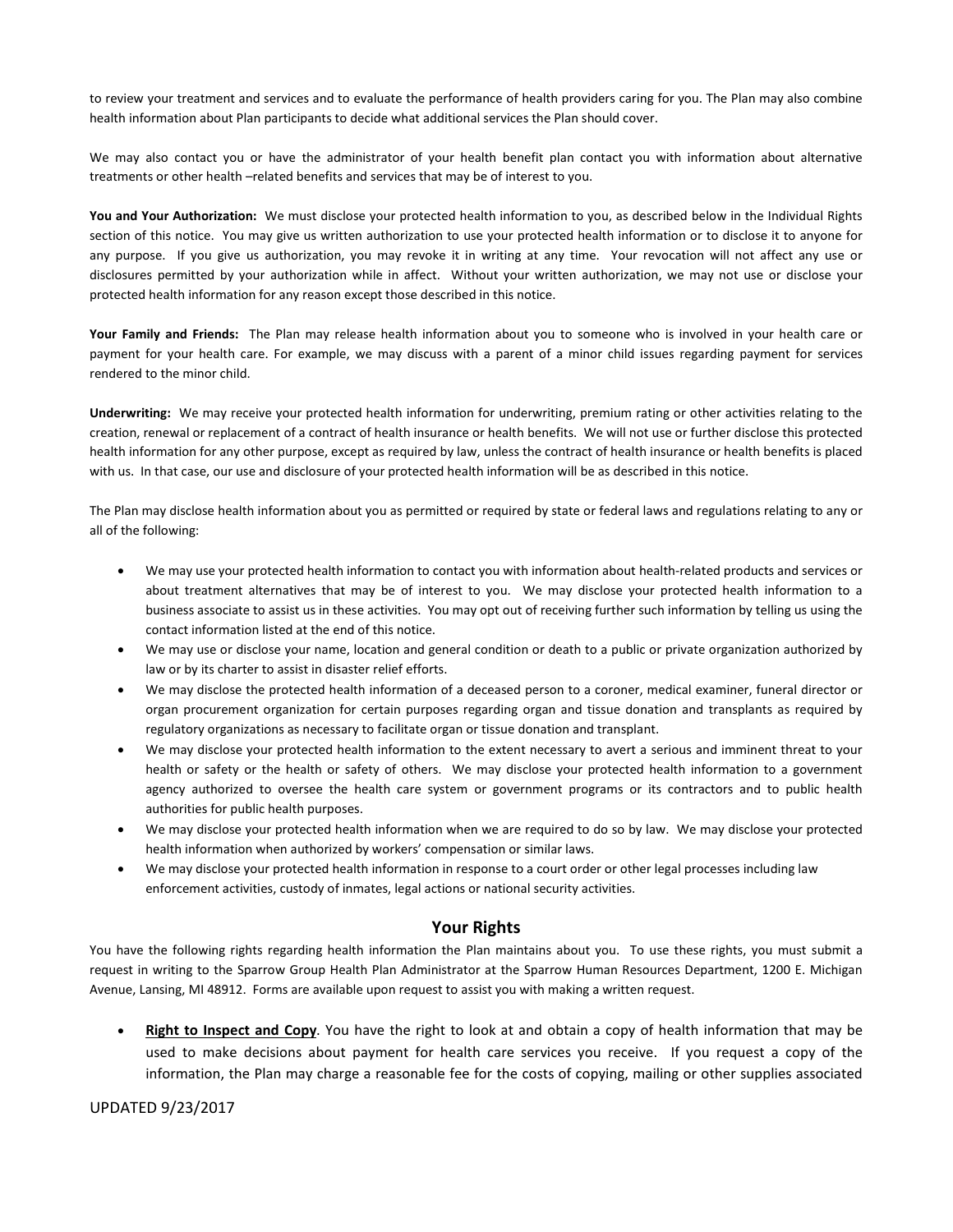with your request. The Plan may deny your request to inspect and obtain a copy in certain very limited circumstances. If you are denied access to health information, you may request that the denial be reviewed. A licensed health care professional chosen by the Plan will review your request and the denial. The person conducting the review will not be the person who denied your request. The Plan will comply with the outcome of the review.

- **Right to an Accounting of Disclosures**. You have the right to request an "accounting of disclosures." This is a list of the disclosures the Plan made of health information about you for reasons other than treatment, payment or operations and for which the Plan did not otherwise get your written authorization. Your request must state a time period which may not be longer than six (6) years and may not include dates before April 14, 2003. Your request should indicate in what form you want the list (for example, on paper, electronically). The first list you request within a twelve (12) month period will be free. For additional lists, the Plan may charge you for the costs of providing the list. The Plan will notify you of the cost involved and you may choose to withdraw or modify your request at that time before any costs are incurred.
- **Right to Request Restrictions.** You have the right to request a restriction or limitation on the health information the Plan uses or discloses about you for treatment, payment or health care operations. You also have the right to request a limit on the health information the Plan discloses about you to someone who is involved in your care or the payment for your care, like a family member or friend. For example, you could ask that the Plan not use or disclose information about a surgery you had. *The Plan is not required to agree to your request.* If the Plan does agree, the Plan will comply with your request unless the information is needed to provide you with emergency medical treatment.
- **Right to Request Confidential Communications.** You have the right to request that the Plan communicate with you about health matters in a certain way or at a certain location. For example, you can ask that the Plan only contact you at work or by mail. The Plan will not ask you the reason for your request. The Plan will accommodate all reasonable requests. Your request must specify how or where you wish to be contacted.
- **Right to a Paper Copy of This Notice**. You have the right to a paper copy of this Notice. You may ask us to give you a copy of this Notice at any time. Even if you have agreed to receive this Notice electronically, you are still entitled to a paper copy of this Notice. To obtain a paper copy of this Notice, please contact the Sparrow Group Health Plan Administrator at the Sparrow Human Resources Department at 1200 E. Michigan Avenue, Suite 235, Lansing, MI, 48912.
- Right to Amend. You have the right to request that we amend your protected health information. Your request must be in writing and it must explain why the information should be amended. We may deny your request if we did not create the information that you want amended or for certain other reasons such as it was not created by the Plan, unless the person or entity that created the information is no longer available to make the amendment; is not part of the health information kept by or for the Plan; is not part of the information which you would be permitted to inspect and copy; or is accurate and complete.

# **Questions and Complaints**

If you want more information about our privacy practices, or have questions or concerns, please contact us using the information listed at the end of this notice.

The Plan reserves the right to change this Notice. The Plan reserves the right to make the revised or changed notice effective for health information that the Plan already has about you as well as any information the Plan receives in the future. The Plan will post a copy of the current notice on the Sparrow Intranet. The notice will contain, on the first page, the effective date.

If you believe your privacy rights have been violated, you may file a complaint with the Plan or with the Secretary of the United States Department of Health and Human Services. To file a complaint with the Plan, you must do so by putting it in writing to the Sparrow Group Health Plan Administrator at the Sparrow Human Resources Department, 1200 E. Michigan Avenue, Lansing, MI, 48912. All complaints must be submitted in writing. There will be no negative consequences due to your complaint.

Other uses and disclosures of health information not covered by this Notice or the laws that apply to the Plan will be made only with your written permission. If you provide the Plan with permission to use or disclose health information about you, you may cancel that

#### UPDATED 9/23/2017